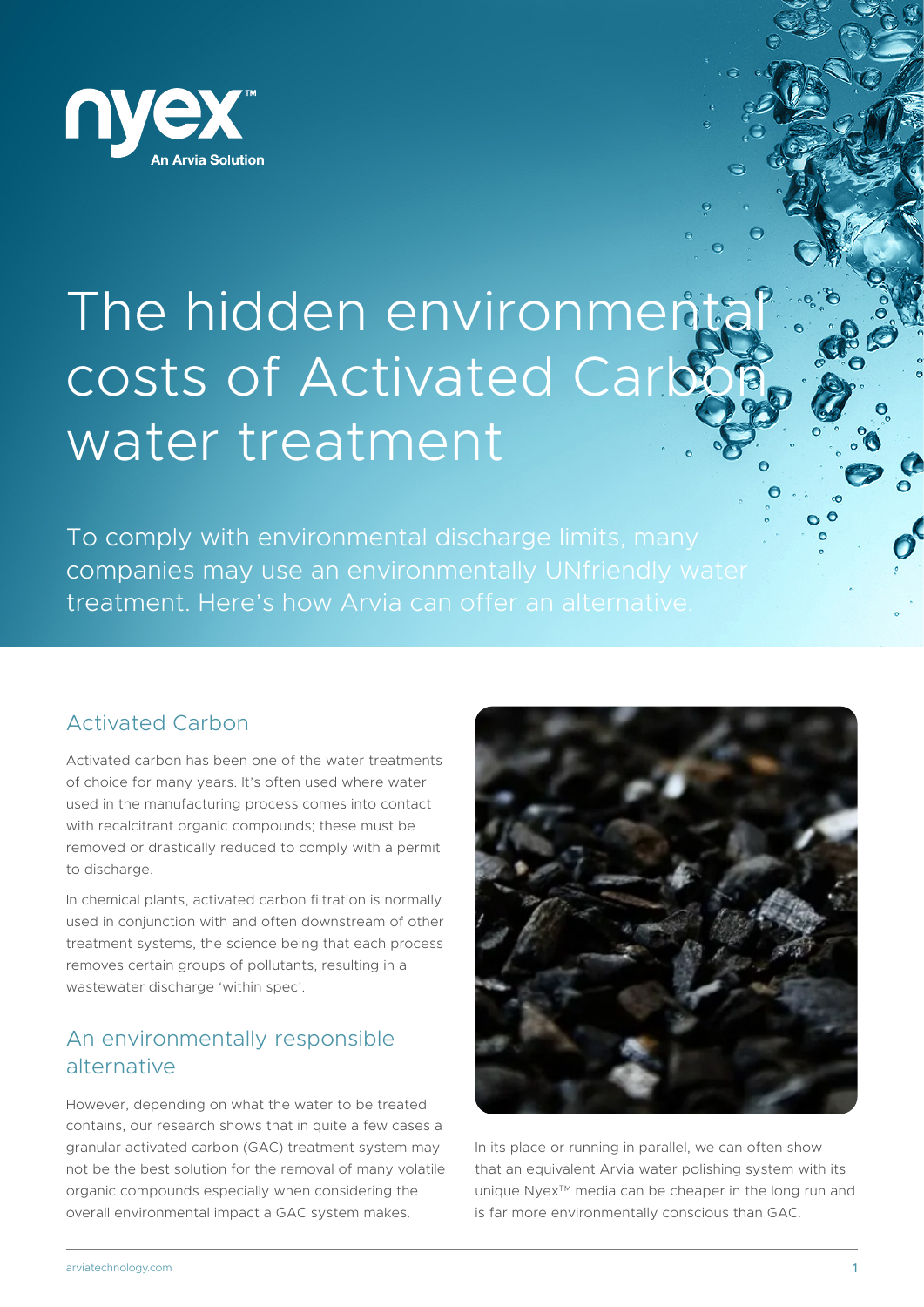### Granular activated carbon manufacturing

To get a good understanding of why this is the case, let's briefly consider how the activated carbon absorption media is produced and subsequently renewed as well as its impact on the environment.

The carbon is created (what is referred to as 'activated') by pyrolysis: slowly heating the raw material like coconut shells, wood, biomass, bones or coal to around 1000˚C without the presence of oxygen. (This is essentially what charcoal burners did in the woods centuries ago but on a far greater scale under highly controlled conditions.) Impurities are subsequently removed by acid washing.

#### Environmental issues

The main environmental issues here are twofold: First there's the question of raw materials. Although coconut shells, bone and most biomass substances are byproducts of recycling, coal and wood are definitely not. It could be argued that most wood used is often a byproduct of another process (forestry slash, chippings and sawdust, for example.) However, the type of wood burned has a direct result upon the quality of the final GAC; almost inevitably, slow-growing oak produces a better quality than fast-growing bamboo, for example. So on balance, the raw materials for activated carbon production may utilise precious natural resources – some of which could conceivably be used for food or fuel. And these days, that's not a good look …

Secondly, a large amount of energy is required to turn these materials into activated carbon. In many cases, natural gas is used. Different feedstocks – even different species of plants or trees – will require different levels of energy to convert to activated carbon.

## How activated carbon works

The result of the activation process is that the carbon media has an incredibly large surface area of between  $1,000 - 2,000$  m<sup>2</sup> per gram, so a teaspoonful would easily cover a football field!

How GAC works is that unwanted or harmful organic compounds are absorbed by the carbon naturally, leaving far less in the water as a solution.

## How to regenerate activated carbon

The massive surface area is the simplicity of GAC – yet also its drawback; because over time there won't be enough 'clean' carbon left for the unwanted compounds to be absorbed and the carbon media will therefore need replacing.

In some cases, it can be returned to a reprocessing facility where it's regenerated. This involves heating up the used carbon to over 800˚C in a reactivation furnace. It vaporizes the undesirable organics and special precautions are taken to ensure emissions are safely controlled, normally by the use of an afterburner. However, doing this requires a good percentage of the energy that was used to make it in the first place! Add that to the cost of transporting it to and from the reprocessing site and the environmental impact is high.

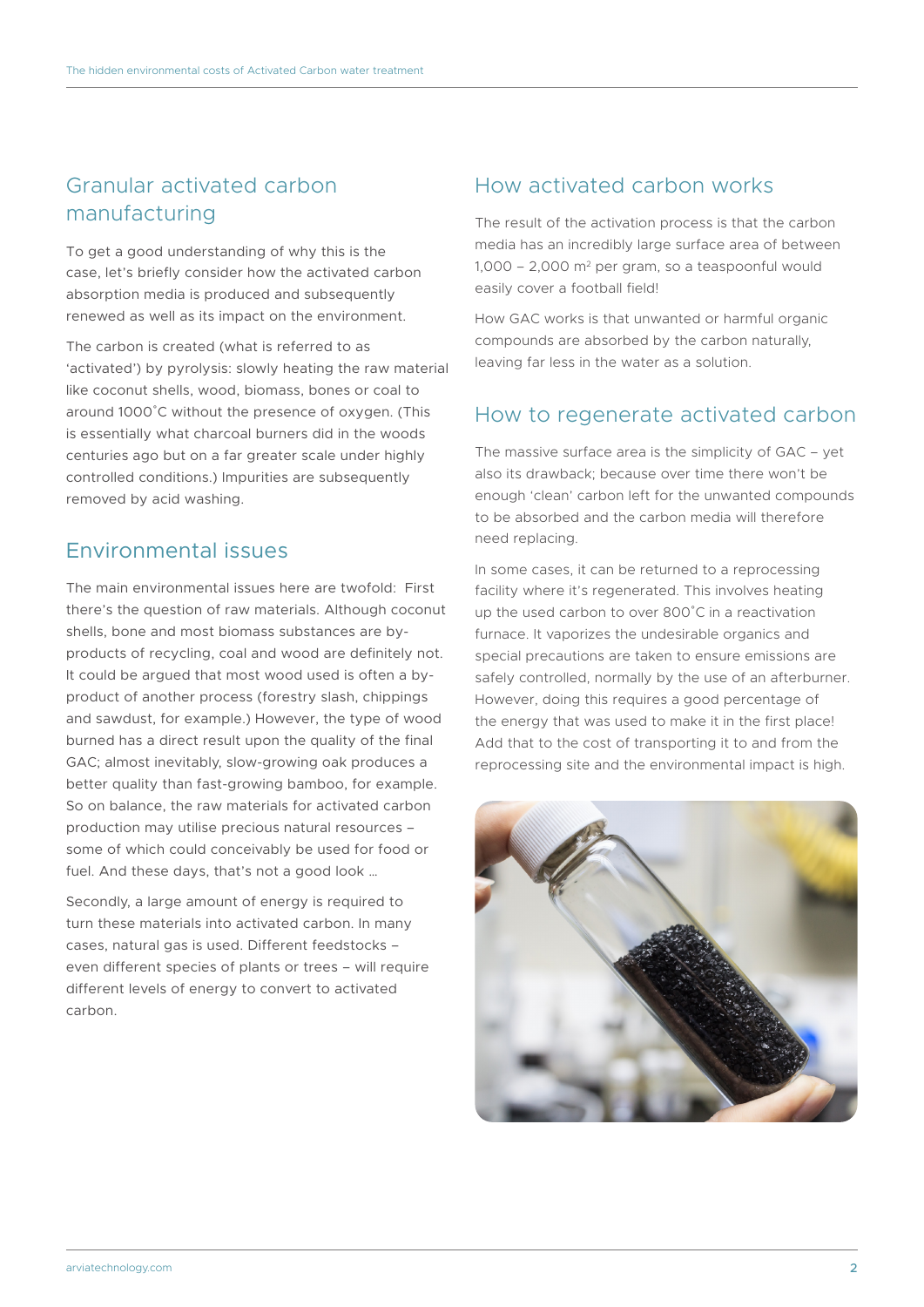#### Alternatives to reprocessing

Sometimes it's uneconomical to re-process the activated carbon media, so it is removed to be used as a fuel to fire cement kilns. This burns it off eventually and goes a small way to make the production of cement less environmentally harmful.

Finally, if spent media is not classed as hazardous and cannot be re-activated or it's not costeffective to do so, it can be sent to landfill.

All three of the choices above involve the removal and transportation of the media as well as the potential for the disruption of a plant's production process which also need to be borne in mind.

So essentially the creation and re-processing of GAC media scores poorly on any kind of environmental scale. But it doesn't end there.

#### Environmental impacts

Overall, GAC systems are reasonably predictable and may be cost-effective in some smaller systems where influent organic loading is low and media only needs changing two or three times a year. However, carry out any kind of environmental audit on a GAC-based water treatment system and it wouldn't score very well long-term, due to the initial energy and resource use and replenishment/disposal as well as the transportation elements involved.

Essentially a GAC-based system is an example of linear consumption with little or no recycling possibilities and a lot of energy use – the major factor in its large carbon footprint.

On the other hand, Arvia's Nyex™ systems have little environmental impact once built and installed and are a typical example of circular economy. They carry out mainly the same tasks and score far better against activated carbon on an environmental audit basis. This is an important factor to bear in mind when considering the future; eventually, the total environmental impact (or carbon footprint) will become a major factor in any plant's design and potentially even its permitted discharge levels.

## Activated carbon systems in use

In use, a GAC system must not be overloaded with too much influent, as this can lead to overpermit discharge levels, potentially risking a heavy fine. Whilst it is possible to insure against that eventuality, it's an added complication that many plant managers can do without. Overloading can also shorten the life of GAC media.

There is also a risk that when the absorption sites on the media get saturated, the hazardous compounds stay in solution, which can lead to microbial growth and 'channelling' – essentially the water taking the path of least resistance, again leading to over-permit discharges. Most large GAC operations have to be regularly maintained and tested to minimise risks of this.

Finally, all GAC media will need to be changed at regular intervals depending on influent volume and concentration of organics. Depending on the configuration of the system, this may involve taking all or parts of a process off-line whilst replenishment takes place. This is potentially disruptive unless co-ordinated with other maintenance.